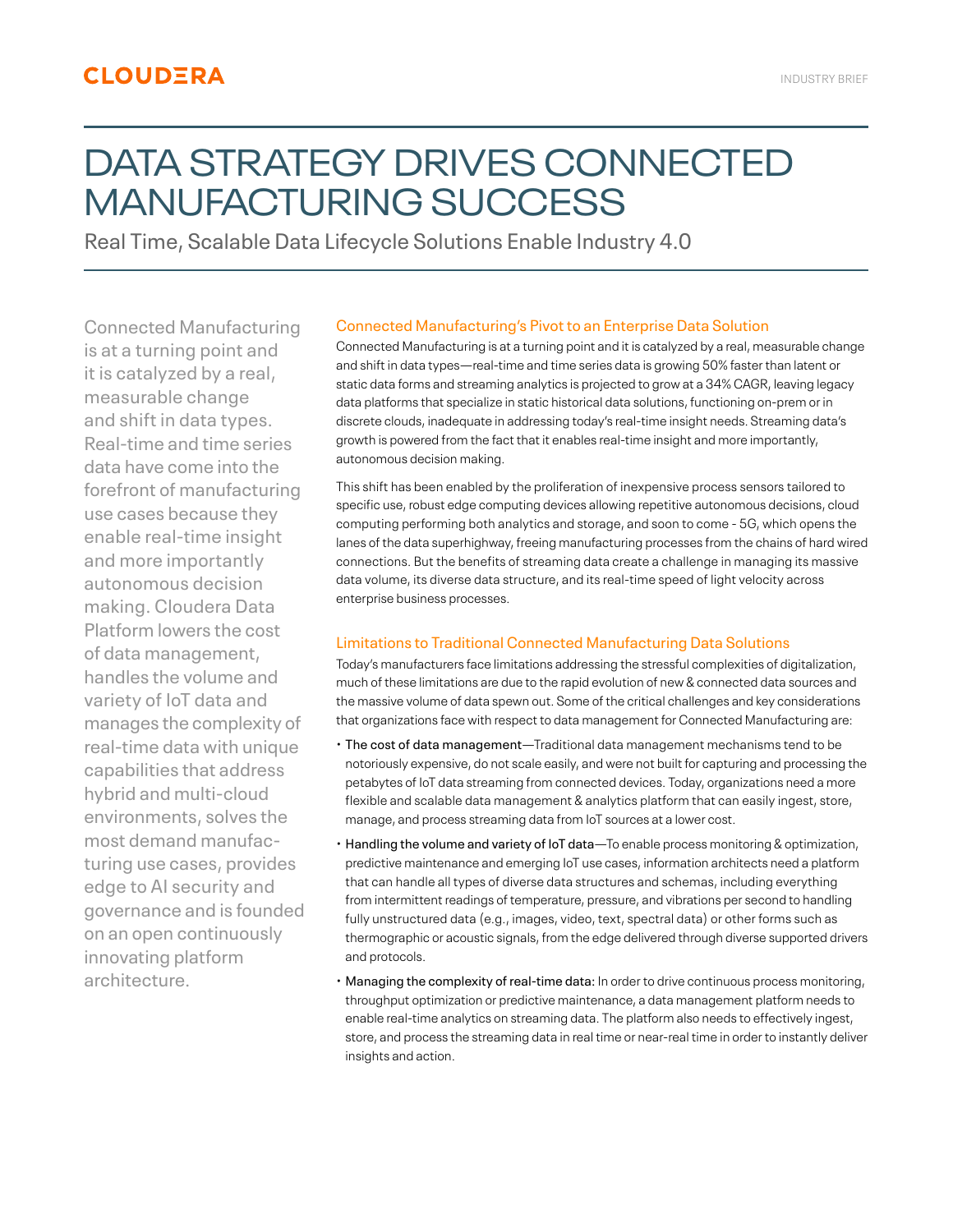## **Hot Topics to Consider with Industry 4.0**

#### EDGE

48% stated Manufacturings' number one priority is to install smart sensors linked to edge device computing. Edge computing is best suited for applications requiring anatomy, high bandwidth and low latency. 5G

5G fundamental enabling technology is its ability to manage bandwidth, the number of devices connected and latency, for routine autonomous decisions at the edge or in the cloud for complex enterprise wide aggregation and analysis for machine learning applications.

#### MACHINE LEARNING

To effectively leverage machine learning, vast data volumes of diverse data are demanded. The quandary though is amassing vast quantities of data needed to build and test credible machine learning tools, when it resides in multiple locations, structured in a multitude of forms and doesn't have a governance protocol needed to safely move data.

- Freeing data from independent silos—Specialized processes (innovation platforms, QMS, MES, etc) within the value chain reward disparate data sources and data management platforms that tailor to unique siloed solutions. These narrow point solutions limit enterprise value by considering only a fraction of the insight cross-enterprise data can offer, in addition, duplicate siloed solutions divide the business, limiting collaboration opportunities. Also, the platform must have the ability to ingest, store, manage, and process streaming data from all points in the value chain, combine it with Data Historians, ERP, MES and QMS sources and leverage it into actionable insights.
- Diverse analytical capabilities—Existing platforms offer limited ability to provide insights and analytics into platform usage and performance. For Connected Manufacturing IoT solutions, the platform must provide a wide range of analytical options—including everything from SQL analytics and search capabilities, to tools to support machine learning and modelling, along with tight integration with leading business intelligence (BI) solutions that offer specialized dashboard and business analytics capabilities.
- Predictive modeling capabilities—Predictive modelling capabilities are key to delivering insights, and current platforms provide little to no modeling or machine learning capabilities used to predict and prevent disturbances before they impact operations. When building these models, leveraging disparate data sources or data types promotes a robust and well rounded model resulting in stronger prediction capabilities.

Given the complexity and variety of manufacturing and IoT data, manufacturers are reinventing their data management and analytics strategy—transitioning to a multi-function open platform that is optimized for the massive scale and complexity of manufacturing data. They also need an integrated suite of proven and open data management tools and analytics engines driving insights and analytics—all with the robust security, governance, data protection, and management capabilities that organizations demand.

# A Successful Industry 4.0 Enterprise Data Solution

Analytics, machine learning, and artificial intelligence are reshaping the manufacturing landscape. The most innovative manufacturing companies are applying industrial IoT concepts, coupled with data and analytics, to transform their product development, supply chain, and manufacturing operations.

However in order to capitalize on this fundamental shift, manufacturers need the ability to ingest, process, store, and analyze all types of data (structured, unstructured, and semistructured data) regardless of where it lands—at the edge, on the factory floor, from Data Historians, in any public cloud, or in a hybrid cloud.

Today's manufacturers need to be able to generate insights and use cases not only from data at rest, but also from data in motion and streaming data sources in real time. Manufacturers are utilizing machine learning, advanced analytics, and artificial intelligence to identify patterns from petabytes of data, detect anomalies, and predict potential outcomes for their businesses.

With greater visibility and insights at the point of decision, manufacturers can use the data they generate every day to gain real-time visibility into their operations and supply chain, improve operational performance, enable predictive maintenance, and help drive new revenue streams.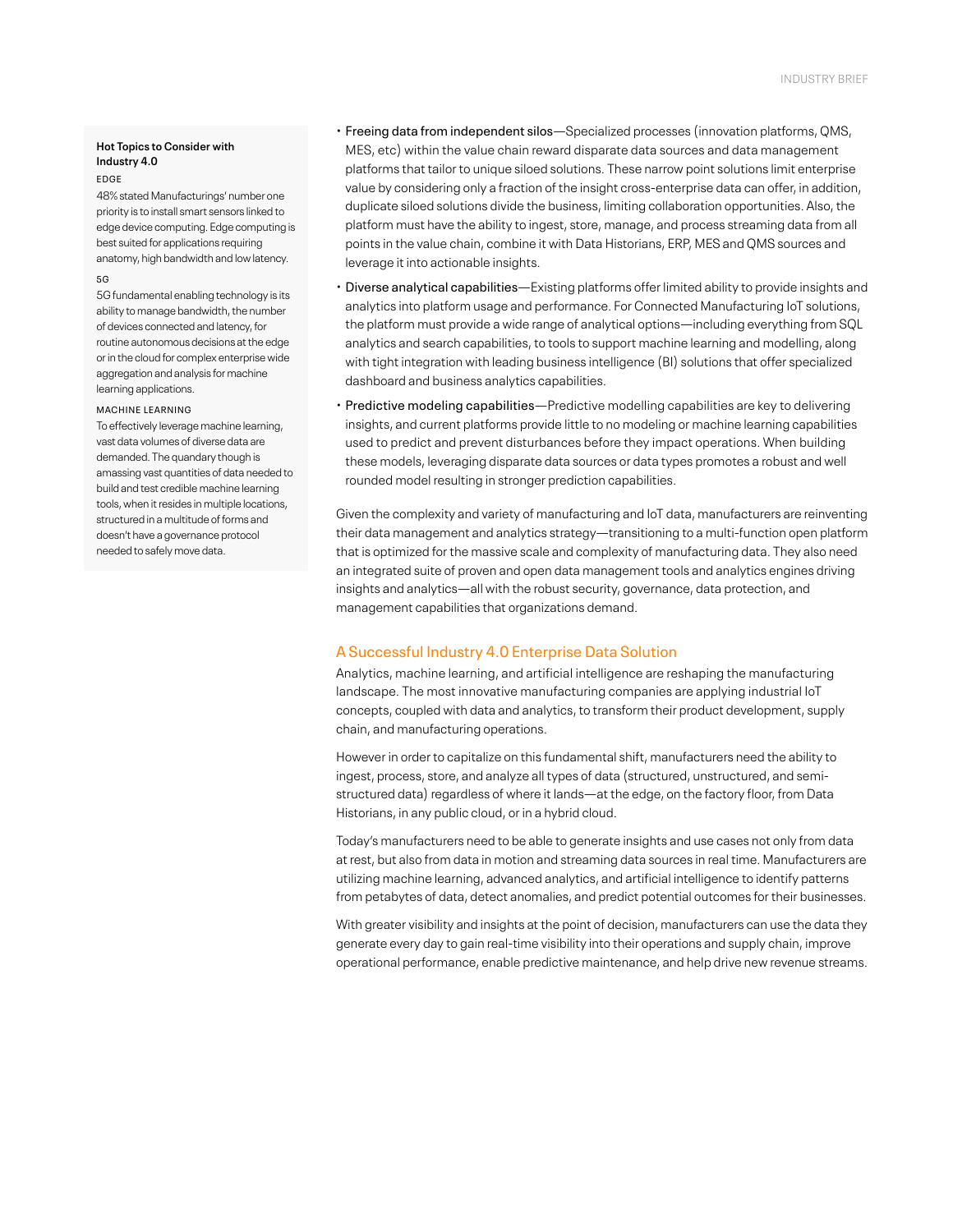## End-to-End Manufacturing Data Flow with Cloudera

Today, leading manufacturing organizations worldwide are adopting an enterprise data cloud strategy using the [Cloudera Data Platform](https://www.cloudera.com/products/cloudera-data-platform.html) managing the end-to-end data journey from absorbing raw data at the source, creating autonomous decision making, to driving actionable insights and value producing use cases.

With Cloudera, manufacturers can ingest data from a variety of sources including streaming and enterprise data sources, store and process it across hybrid infrastructures, run analytics or apply machine learning algorithms to all data, all while maintaining strict enterprise data security, governance, and control across all environments.

#### Cloudera Data Platform (CDP)

Cloudera Data Platform (CDP), the enterprise data platform, transcends silos in real time by supporting shared analytics and collaboration across teams also enabling data unification and security across the enterprise from the time a product is conceptualized, though scale-up, manufacture to engagement of the customer in post-sales service and maintenance relationships.



Attributes unique to CDP include:

- Hybrid and multi-cloud—provides choices to manage, analyze and experiment with data either on-prem and/or in any public or private cloud environments for maximum choice and flexibility.
- Multi-function—solves the most demanding business use cases—applying real-time stream processing, data warehousing, data science and iterative machine learning across shared enterprise and real time data at scale.
- Secure and governed—simplifies data privacy and compliance for diverse enterprise data with a common security model and governance (powered by Cloudera SDX) to control data in an on-premise, public or private cloud - or hybrid environments.
- Open—facilitates the continuous innovation of the open source community, the choice of open storage and compute architectures, and the confidence and flexibility of a broad eco-system.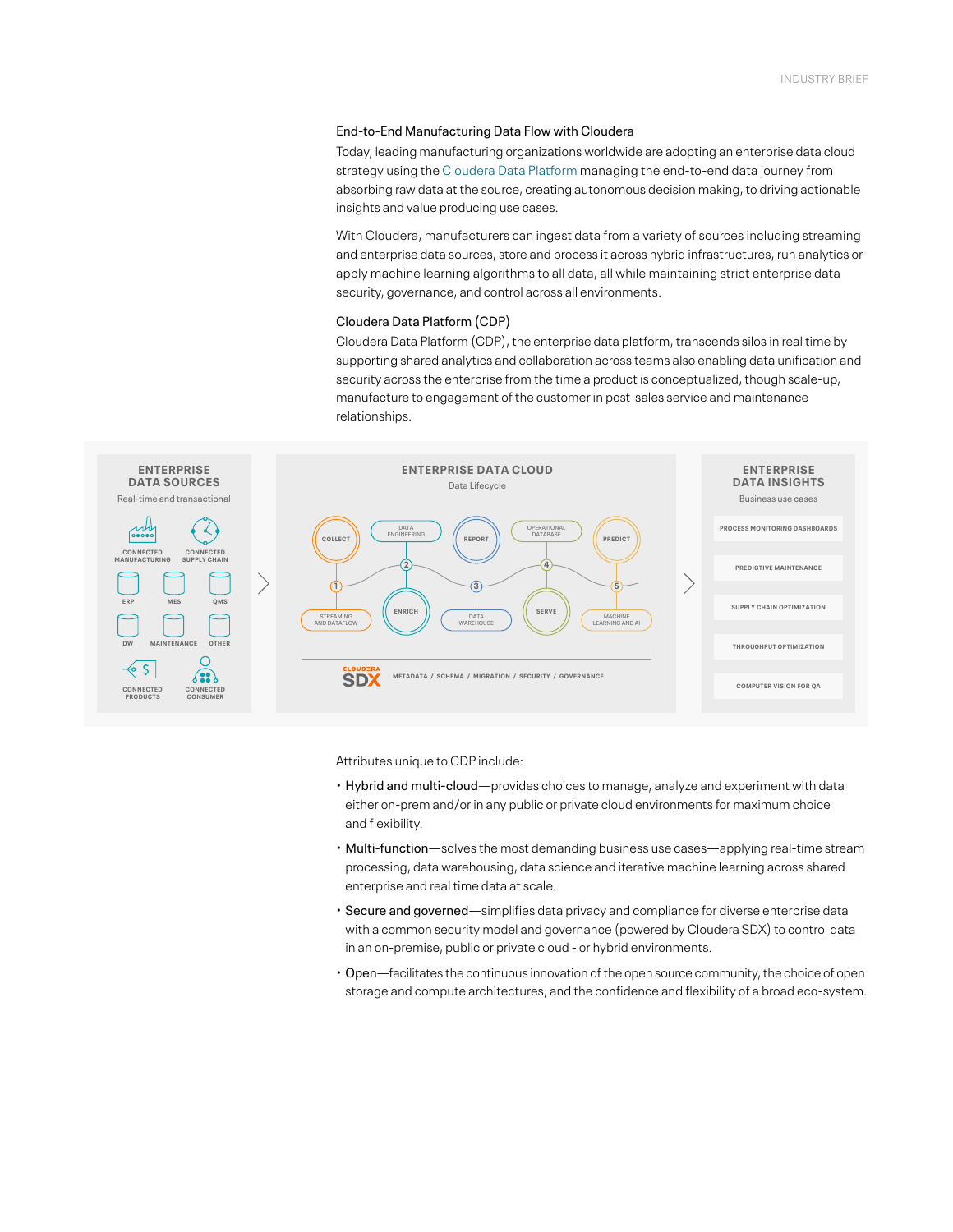"From day one, we wanted to build a system that is able to handle the increasing amount of data... What makes AVIATAR unique, is it's the only independent platform that enables our customers to have full control of their own data. Privacy, transparency and security allows our customers a piece of mind to fully analyze and gain insights from their data and use it effectively."

Jan Stövesand, Senior Director, Data and Analytics, Lufthansa Technik

#### **Lufthansa Technik** CHALLENGE

Airline MRO operations are costly and time consuming as dispatch reliability is more important than ever due to tighter flight schedules and higher penalties for delays. Lufhansa Technik, sought to leverage the vast data generated in maintenance, operations and customer experience optimize its operations

#### SOLUTION

Lufthansa Technik built AVIATAR it's platform as a service strategic answer to these challenges. AVIATAR optimizes the entire operation, from predictive maintenance to automated fulfilment solutions and combines profound airline operation expertise, data science, and engineering knowledge by aggregating data into one source of truth

#### IMPACT

A fully integrated data platform has enabled airlines serviced by Lufthansa Technik to lead to 40% less predicted components removal.

# Data-driven Manufacturing with Cloudera

The diagram below provides a snapshot of the successful enterprise data platform used for Connected Manufacturing's predictive analytics use case, built on Cloudera.



Cloudera Data Platform leverages the full of capabilities to ingest, store, analyze and deploy streaming and historical data with the following components:

## Cloudera DataFlow (CDF)

[Cloudera DataFlow](https://www.cloudera.com/products/cdf.html) provides scalable, real-time streaming analytics that ingests, curates, and analyzes data for key insights and immediate actionable intelligence. It can ingest and process real-time data from streaming data sources (such as connected machines and connected products) and also from traditional enterprise data sources such as ERP, MES, and QMS systems. It addresses the key challenges enterprises face with data in motion including the ability to:

- Ingest and process real-time data streaming at high volume and high scale
- Drive stream processing and analytics on data-in-motion
- Track data provenance and lineage of streaming data
- Manage and monitor edge applications and streaming sources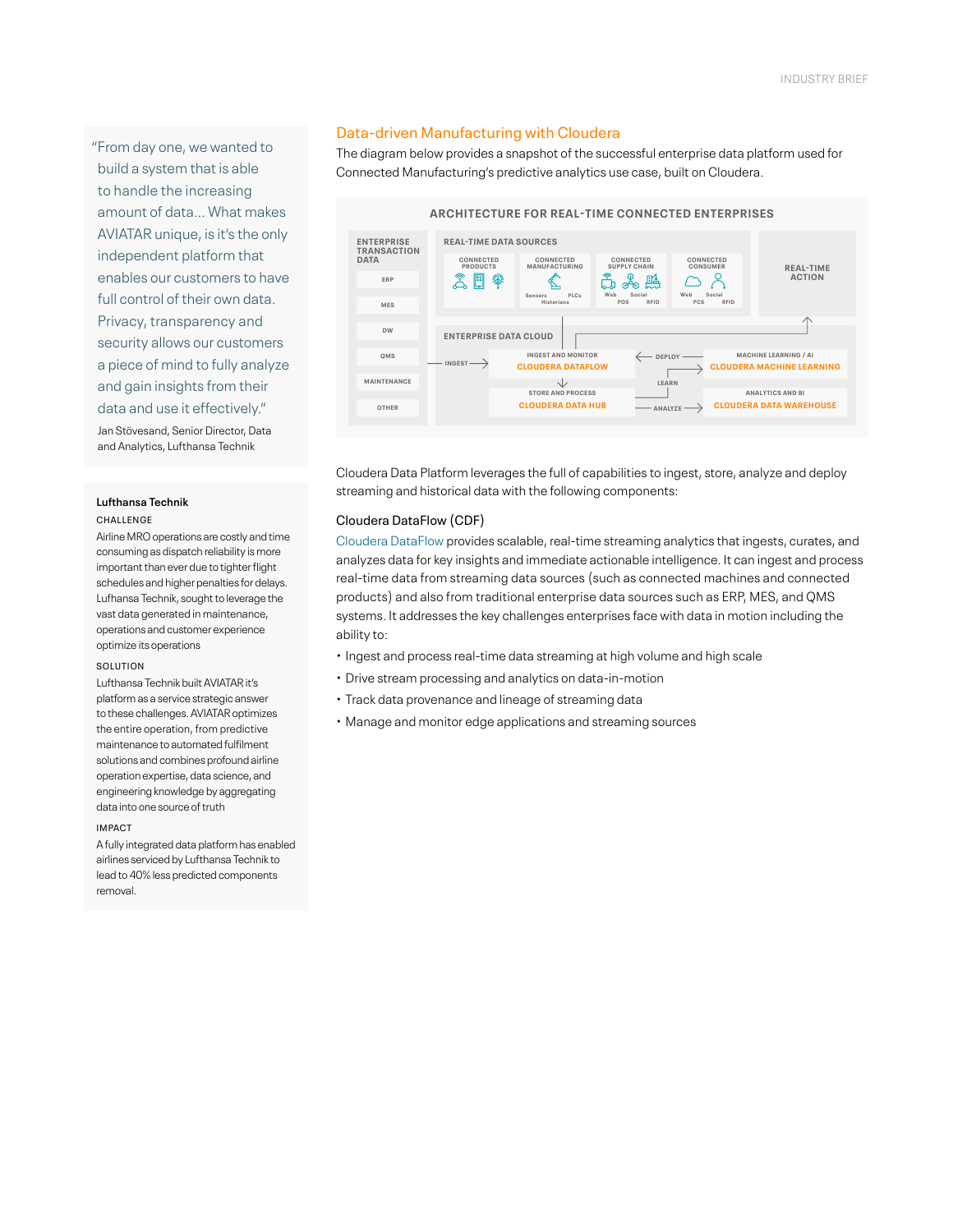#### Cloudera Data Hub

[Cloudera Data Hub](https://www.cloudera.com/products/data-hub.html) provides massively distributed storage and processing engines for large data sets, storing and processing of any kind of data including unstructured data, semistructured data (i.e., sensor data) and structured data (i.e., transactional data from ERP, maintenance warehouses, SCM, CRM data, etc.) and provides the ability to execute a wide range of data processing workloads in an extremely high-performance manner.

## Cloudera Data Warehouse

[Cloudera Data Warehouse](https://www.cloudera.com/products/data-warehouse.html) is an enterprise-grade, hybrid cloud solution designed for selfservice analytics enabling organizations to share petabytes of data to drive analytics and BI with the security, governance, and availability that large enterprises demand.

## Cloudera Machine Learning

[Cloudera Machine Learning](https://www.cloudera.com/products/machine-learning.html) helps accelerate data science at scale to build, test, iterate, and deploy machine learning models in production by taking advantage of massively parallel computing and expanded data streams, delivering a self-service experience to data scientists developing and prototyping new machine learning projects and easily deploying them to production.

- Accelerates data science at scale to build, test, iterate, and deploy machine learning models in production
- Experiment faster, with on-demand compute and secure data access
- Enables data scientists to push these models out to the edge to continuously monitor digital signatures from connected data sources and drive action in real-time

# The Possibilities are Endless

The power of the enterprise can come to bear when data is integrated, flows across siloed departmental boundaries, and extends from the first days of product conception, though the edge of process monitoring to finally, the customer's in situ product use conditions in a real-time streaming manner. When data truly flows through an organization the possibilities are boundless:

- Product Development—with an integrated enterprise data philosophy, voice of customer data is flowed back to Product Development so that the next generation of products are embedded with valued performance, not value-killing fluff.
- Operations—production scale-up is shortened or eliminated as the product arrives fully baked from Product Development. Real time product availability is communicated to the Supply Chain, lowering inventory costs, enabling just-in-time delivery, supply chain logistics optimization and driving global coordination. Autonomous decisions are implemented at the edge in real-time maximizing uptime and productivity.
- Supply Chain—extends the value provided by leveraging insight in product quality through in-process rejections and real-time field performance - building the strength of the supply chain.
- Marketing, Sales and Service—connected and fully embedded into the organization feeding Product Development, Operations and Supply Chain insights, reaping the benefits of an efficient value chain promoting customer satisfaction, transitioning the business to Service- as-a-Platform.